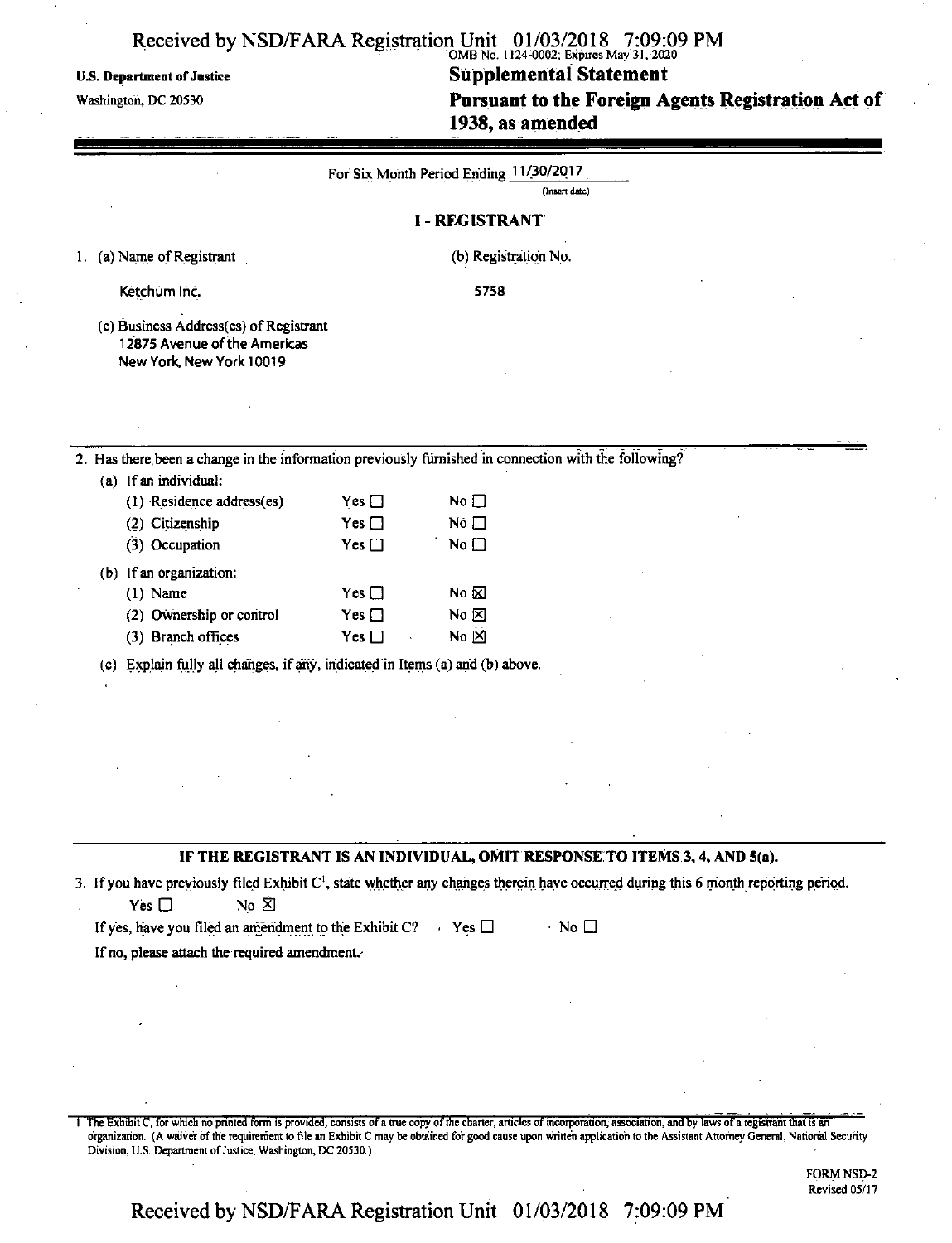(PAGE 2) 4. (a) Have any persons ceased acting as partners, officers, directors or similar officials ofthe registrant during this 6 month reporting period?  $Yes \Box$  No  $\boxtimes$ ifyes, furnish the following information: Name **Name Position Date Connection Ended** (b) Have any persons become partners, officers, directors or similar officials during this 6 month reporting period?  $Yes \Box$  No  $\boxtimes$ If yes, furnish the following information: Name **Residence Address** Citizenship Position Date Assumed 5. (a) Has any person named in Item 4(b) rendered services directly in furtherance of the interests of any foreign principal?<br>  $Yes \Box$  No  $\boxtimes$ If yes, identify each such person and describe the service rendered. (b) During this six month reporting period, has the registrant hired as employees or in any other capacity, any persons who rendered or will render services to the registrant directly in furtherance of the interests of any foreign principal(s) in other than a clerical or secretarial, or in a related or similar capacity? Yes  $\boxtimes$  No  $\square$ Name . Samantha Wolf Residence Address Citizenship 2350 Broadway, NY, NY 10024 USA Position Employee Date Assumed 9/20/17 Jonathan Younger 153 Valley St., South Orange, NJ USA 70709 Employee 9/1/17 (c) Have any employees or individuals, who have filed a short form registration statement, terminated their employment or connection with the registrant during this 6 month reporting period? Yes  $\square$  No  $\square$ If yes, furnish the following information: Name **Position of Connection** Date Terminated Date Terminated N/A (d) Have any employees or individuals, who have filed a short form registration statement, terminated their connection with any foreign principal during this 6 month reporting period? Yes  $\Box$  No  $\boxtimes$ If yes, furnish the following information: Name Position or Connection Foreign Principal Date Terminated 6. Have short form registration statements been filed by all of the persons named in Items  $\overline{S(a)}$  and  $\overline{S(b)}$  of the supplemental statement?  $Yes \boxtimes$  No  $\Box$ If no, list names of persons who have not filed the required statement.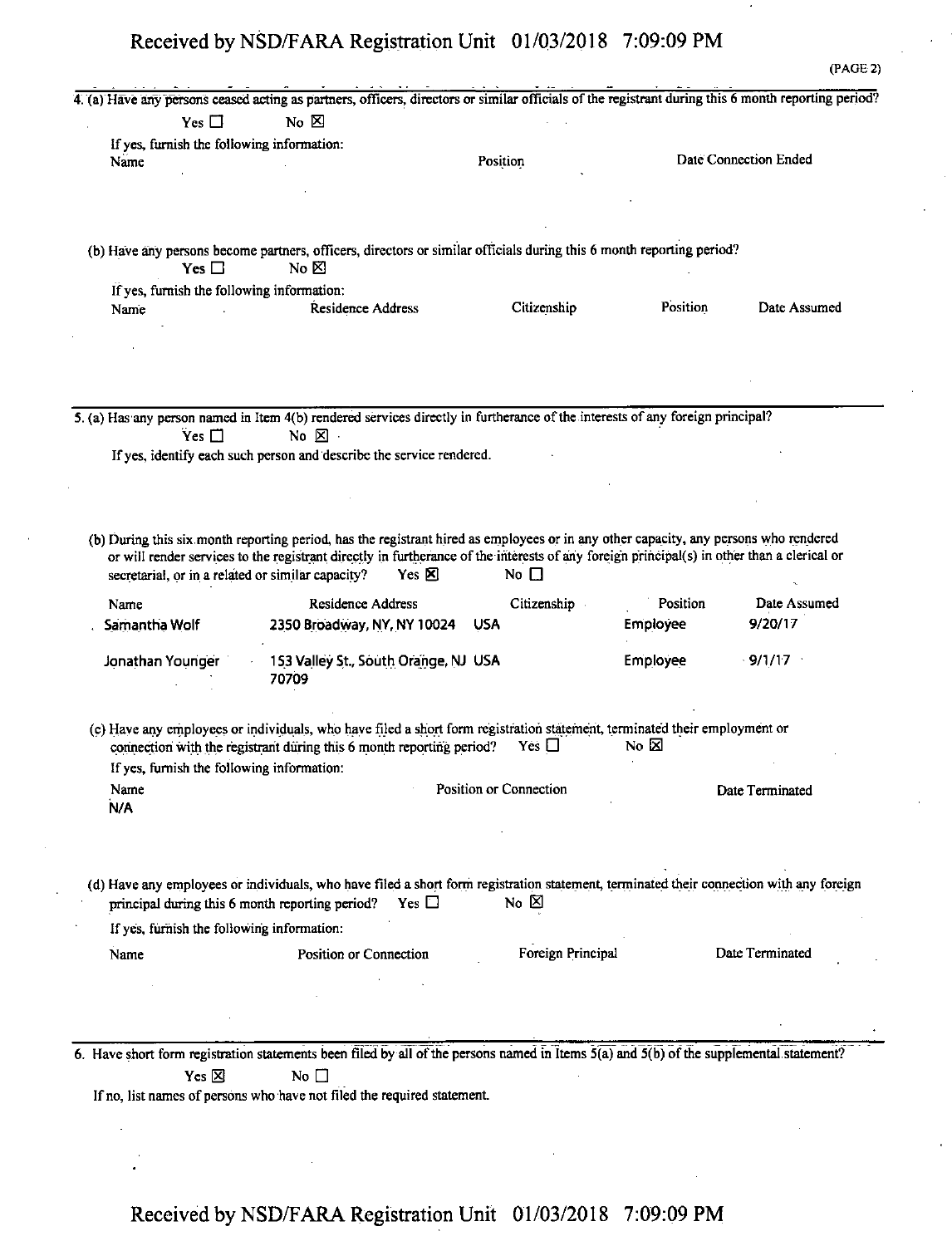| If yes, furnish the following information:                                                                                                                                                                                                                                                                                                                                                                                                                                                                                                                                                                 | Yes $\square$  | No $\boxtimes$ |
|------------------------------------------------------------------------------------------------------------------------------------------------------------------------------------------------------------------------------------------------------------------------------------------------------------------------------------------------------------------------------------------------------------------------------------------------------------------------------------------------------------------------------------------------------------------------------------------------------------|----------------|----------------|
| <b>II - FOREIGN PRINCIPAL</b><br>7. Has your connection with any foreign principal ended during this 6 month reporting period?<br>Date of Termination<br>Foreign Principal<br>Yes $\square$<br>Date Acquired<br>August 2017<br>Dis Ticaret Kompleksi Çobançeşme Mevkii<br>9. In addition to those named in Items 7.and 8, if any, list foreign principal(s) <sup>2</sup> whom you continued to represent during the 6 month<br>10. (a) Have you filed exhibits for the newly acquired foreign principal(s), if any, listed in Item 8?<br>Yes $\Box$<br>No $\overline{\mathbf{x}}$<br>Yes $\square$<br>No & |                |                |
|                                                                                                                                                                                                                                                                                                                                                                                                                                                                                                                                                                                                            |                |                |
|                                                                                                                                                                                                                                                                                                                                                                                                                                                                                                                                                                                                            |                |                |
|                                                                                                                                                                                                                                                                                                                                                                                                                                                                                                                                                                                                            |                |                |
|                                                                                                                                                                                                                                                                                                                                                                                                                                                                                                                                                                                                            |                |                |
|                                                                                                                                                                                                                                                                                                                                                                                                                                                                                                                                                                                                            |                |                |
|                                                                                                                                                                                                                                                                                                                                                                                                                                                                                                                                                                                                            |                |                |
| 8. Have you acquired any new foreign principal(s) <sup>2</sup> during this 6 month reporting period?<br>If yes, furnish th following information:                                                                                                                                                                                                                                                                                                                                                                                                                                                          |                | No $\square$   |
| Name and Address of Foreign Principal(s)                                                                                                                                                                                                                                                                                                                                                                                                                                                                                                                                                                   |                |                |
| Turkish Exporters' Assembly (TiM)                                                                                                                                                                                                                                                                                                                                                                                                                                                                                                                                                                          |                |                |
| Sanayi Cd. B Blok Kat:9 (34196) Yenibosna-İstanbul                                                                                                                                                                                                                                                                                                                                                                                                                                                                                                                                                         |                |                |
|                                                                                                                                                                                                                                                                                                                                                                                                                                                                                                                                                                                                            |                |                |
|                                                                                                                                                                                                                                                                                                                                                                                                                                                                                                                                                                                                            |                |                |
|                                                                                                                                                                                                                                                                                                                                                                                                                                                                                                                                                                                                            |                |                |
|                                                                                                                                                                                                                                                                                                                                                                                                                                                                                                                                                                                                            |                |                |
|                                                                                                                                                                                                                                                                                                                                                                                                                                                                                                                                                                                                            |                |                |
| reporting period.                                                                                                                                                                                                                                                                                                                                                                                                                                                                                                                                                                                          |                |                |
| Singapore Economic Development Board                                                                                                                                                                                                                                                                                                                                                                                                                                                                                                                                                                       |                |                |
|                                                                                                                                                                                                                                                                                                                                                                                                                                                                                                                                                                                                            |                |                |
|                                                                                                                                                                                                                                                                                                                                                                                                                                                                                                                                                                                                            |                |                |
|                                                                                                                                                                                                                                                                                                                                                                                                                                                                                                                                                                                                            |                |                |
|                                                                                                                                                                                                                                                                                                                                                                                                                                                                                                                                                                                                            |                |                |
|                                                                                                                                                                                                                                                                                                                                                                                                                                                                                                                                                                                                            |                |                |
| Exhibit A <sup>3</sup>                                                                                                                                                                                                                                                                                                                                                                                                                                                                                                                                                                                     |                |                |
| Exhibit B <sup>4</sup>                                                                                                                                                                                                                                                                                                                                                                                                                                                                                                                                                                                     |                |                |
| If no, please attach the required exhibit.                                                                                                                                                                                                                                                                                                                                                                                                                                                                                                                                                                 |                |                |
| (b) Have there been any changes in the Exhibits A and B previously filed for any foreign principal whom you                                                                                                                                                                                                                                                                                                                                                                                                                                                                                                |                |                |
| represented during this six month period?<br>Yes $\square$                                                                                                                                                                                                                                                                                                                                                                                                                                                                                                                                                 | No $\boxtimes$ |                |
| If yes, have you filed an amendment to these exhibits?<br>Yes $\square$                                                                                                                                                                                                                                                                                                                                                                                                                                                                                                                                    | $No \times$    |                |
| If no, please attach the required amendment.                                                                                                                                                                                                                                                                                                                                                                                                                                                                                                                                                               |                |                |

supervised, directed, controlled, financed, orsubsidized in whole or in majorpart by a foreign government, foreign political party, foreign organization or foreign individual. (See Rule 100(a) (9)). A registrant who represents more than one foreign principal is required to list in the statements he files under the Act only those principals for whom he is not entitled to claim exemption under Section 3 of the Act. (See Rule 208.)

3 The Exhibit A, which is filed on Form NSD-3, sets forth the information required to be disclosed concerning each foreign principal.

<sup>4</sup> The Exhibit B, which is filed on Form NSD-4, sets forth the information concerning the agreement or understanding between the registrant and the foreign principal.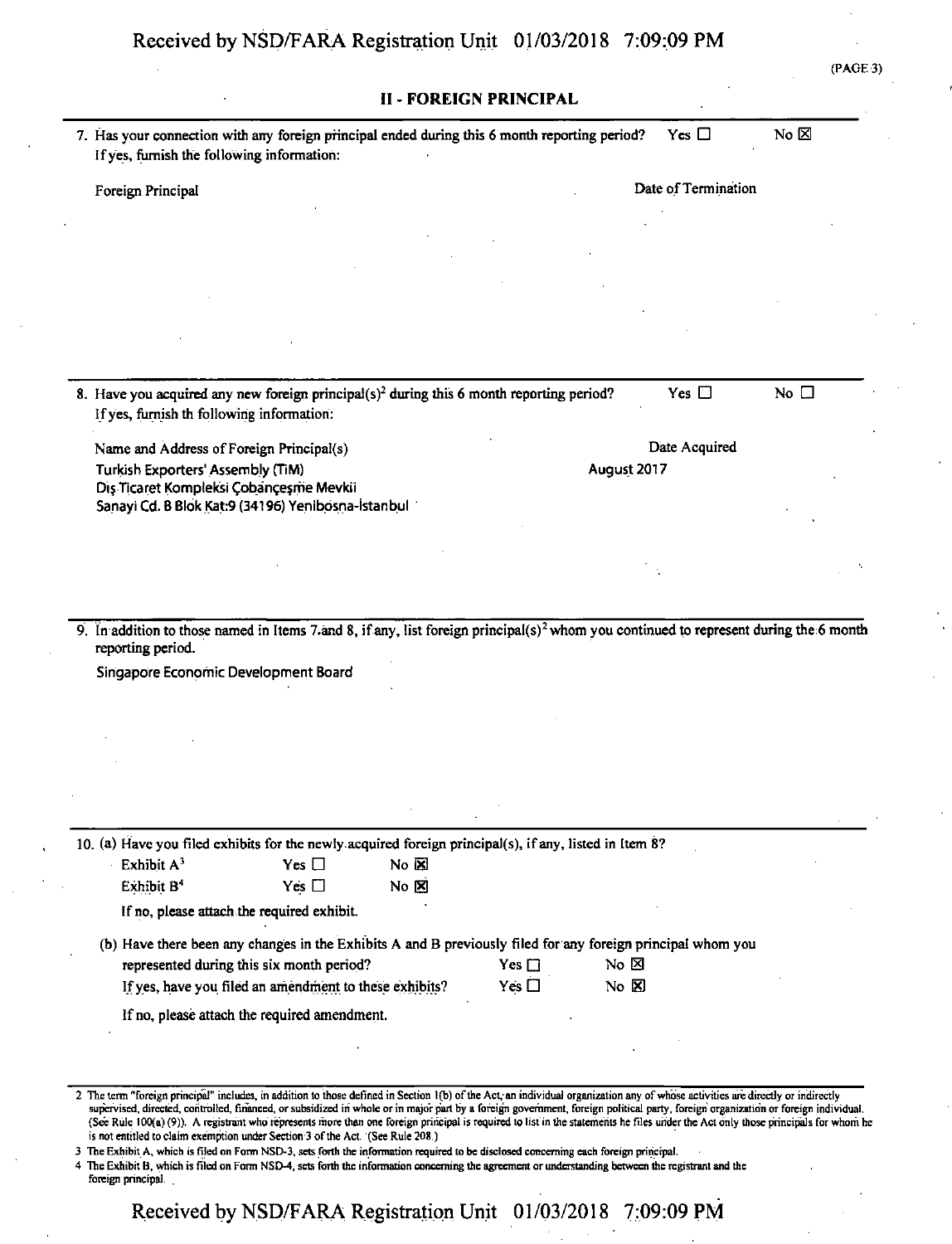### III - ACTIVITIES

11. During this 6 month reporting period, have you engaged in any activities for or rendered any services to any foreign principal named in Items 7, 8, or 9 of this statement? Yes  $\boxtimes$  Yes  $\boxtimes$ 

Ifyes, identify each foreign principal and describe in full detail your activities and services: See Attachment A

12. During this 6 month reporting period, have you on behalf of any foreign principal engaged in political activity<sup>5</sup> as defined below? Yes  $\boxtimes$  No  $\Box$ 

Ifyes, identify each such foreign principal and describe in full detail all such political activity, indicating, among other things, the relations, interests and policies sought to be influenced and the means employed to achieve this purpose. Ifthe registrant arranged, sponsored or delivered speeches, lectures or radio and TV broadcasts, give details as to dates, places ofdelivery, names of speakers and subject matter.

See Attachment <sup>B</sup>

13. In addition to the above described activities, if any, have you engaged in activity on your own behalf which benefits your foreign principal(s)? Yes  $\Box$  No  $\boxtimes$ 

If yes, describe fully.

5 "Political activity," as defined in Section 1(o) of the Act, means any activity that the person engaging in believes will, or that the person intends to, in any way influence any agency or official of the Government of the United States or any section of the public within the United States with reference to formulating, adopting or changing the domestic or foreign policies ofthe United States or with reference to political or public interests, policies, or relations ofa government of a foreign country or a foreign political party.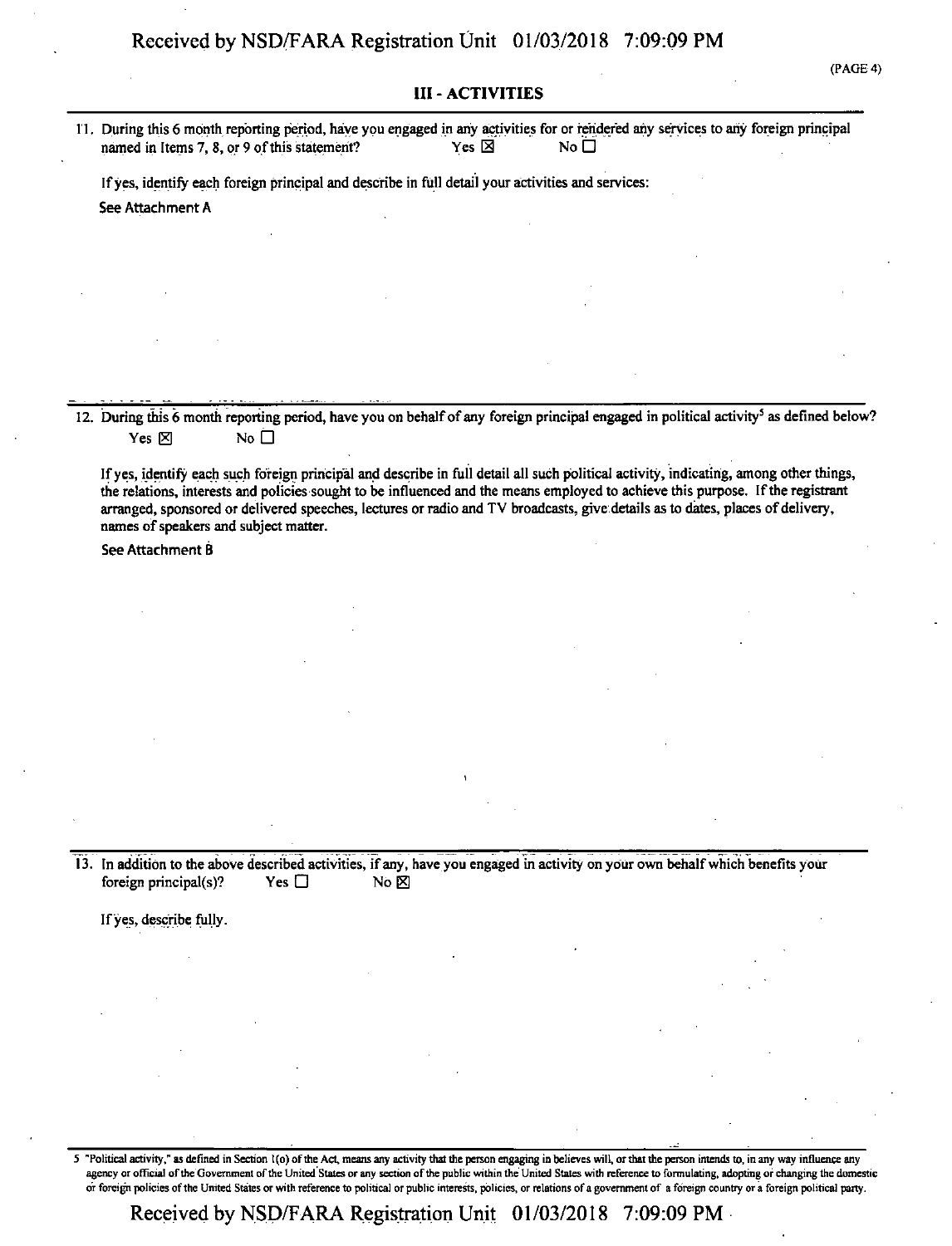### IV - FINANCIAL INFORMATION

# 14. (a) RECEIPTS-MONIES During this 6 month reporting period, have you received from any foreign principal named in Items 7, 8, or 9 of this statement, or from any other source, for or in the interests of any such foreign principal, any contributions, income or money either as compensation or otherwise? Yes  $\boxtimes$  Yes  $\boxtimes$  No  $\Box$ Ifno, explain why. See Attachment C If yes, set forth below in the required detail and separately for each foreign principal an account of such monies.<sup>6</sup> Date **From Whom Purpose Purpose** Amount Total (b) RECEIPTS - FUNDRAISING CAMPAIGN During this 6 month reporting period, have you received, as part of a fundraising campaign<sup>7</sup>, any money on behalf of any foreign principal named in Items 7, 8, or 9 of this statement? Yes  $\Box$  No  $\boxtimes$ If yes, have you filed an Exhibit D<sup>8</sup> to your registration? Yes  $\Box$  No  $\boxtimes$ If yes, indicate the date the Exhibit  $\overline{D}$  was filed. Date (c) RECEIPTS-THINGS OF VALUE During this 6 month reporting period, have you received any thing of value<sup>9</sup> other than money from any foreign principal named in Items 7, 8, or 9 ofthis statement, or from any other source, for or in the interests ofany such foreign principal? Yes  $\Box$  No  $\boxtimes$ If yes, furnish the following information: Foreign Principal **State Date Received** Thing of Value Purpose 6.7 A registrant is required to file an Exhibit D if he collects or receives contributions, loans, moneys, or other things ofvalue for a foreign principal, as part ofa fundraising

campaign. (Sec Rule 201(e)). An Exhibit D, for which no printed form is provided, sets forth an account of money collected or received as a result of a fundraising campaign and transmitted for a foreign . principal.

Things of value include but are not limited to gifts, interest free loans, expense free travel, favored stock purchases, exclusive rights, favored treatment over competitors, "kickbacks." and the like.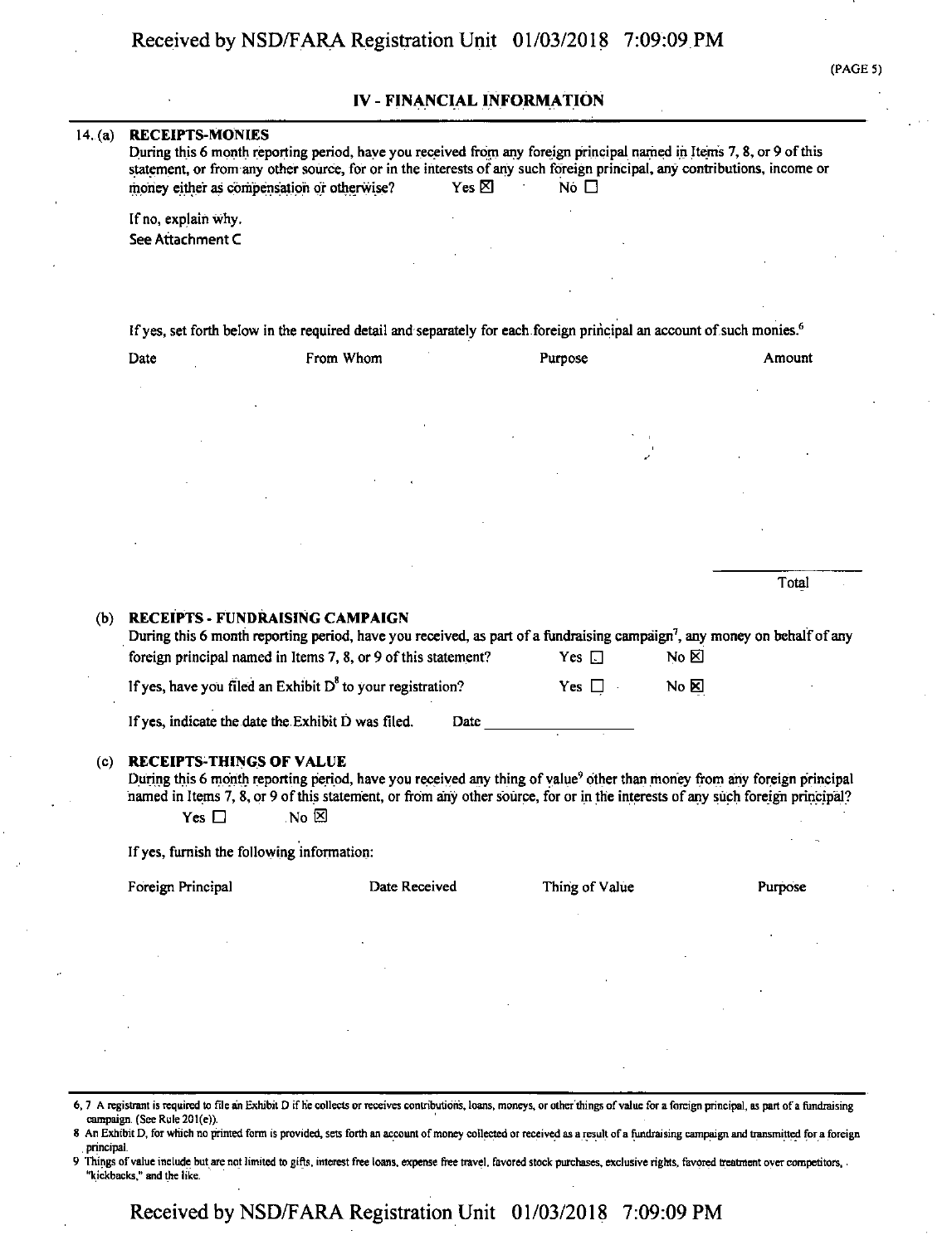| 15. (a) | <b>DISBURSEMENTS-MONIES</b><br>During this 6 month reporting period, have you<br>(1) disbursed or expended monies in connection with activity on behalf of any foreign principal named in Items 7, 8, or<br>9 of this statement? Yes $\Box$<br>$N_0$ $\Sigma$ |      |         |  |  |         |        |
|---------|---------------------------------------------------------------------------------------------------------------------------------------------------------------------------------------------------------------------------------------------------------------|------|---------|--|--|---------|--------|
|         |                                                                                                                                                                                                                                                               |      |         |  |  |         |        |
|         | If no, explain in full detail why there were no disbursements made on behalf of any foreign principal.                                                                                                                                                        |      |         |  |  |         |        |
|         | If yes, set forth below in the required detail and separately for each foreign principal an account of such monies, including<br>monies transmitted, if any, to each foreign principal.                                                                       |      |         |  |  |         |        |
|         |                                                                                                                                                                                                                                                               | Date | To Whom |  |  | Purpose | Amount |
|         |                                                                                                                                                                                                                                                               |      |         |  |  |         |        |
|         |                                                                                                                                                                                                                                                               |      |         |  |  |         |        |
|         |                                                                                                                                                                                                                                                               |      |         |  |  |         |        |

Total

(PAGE 6)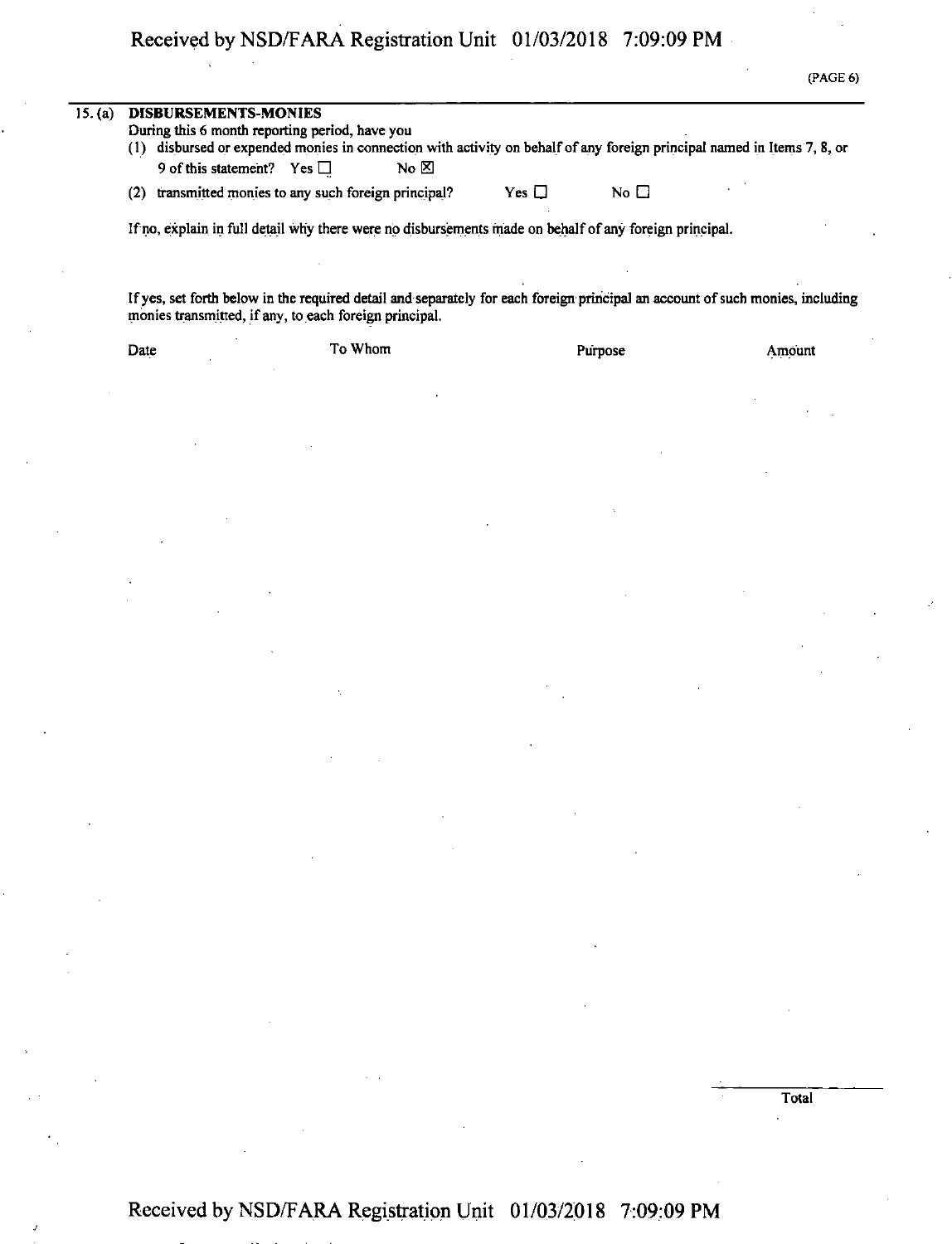#### **(b) DISBURSEMENTS-THINGS OF VALUE**

During this 6 month reporting period, have you disposed of anything of value<sup>10</sup> other than money in furtherance of or in connection with activities on behalf of any foreign principal named in Items 7, 8, or 9 of this statement?

 $Yes \Box$  No  $\boxtimes$ 

Ifyes, furnish the following information:

| Date<br>٠  | Recipient      | Foreign Principal                             | Thing of Value           | Purpose   |
|------------|----------------|-----------------------------------------------|--------------------------|-----------|
|            |                | $\bullet$<br>$\bullet$<br>$\sim$<br>$\bullet$ |                          |           |
| $\sim$     |                | $\ddot{\phantom{0}}$                          |                          | $\bullet$ |
| $\epsilon$ |                | $\sim$                                        | $\sim$                   |           |
| $\sim$     | $\bullet$      |                                               | $\overline{\phantom{a}}$ |           |
| ٠          | $\mathbf{u}$ . | $\sim$                                        |                          |           |

### **(c) DISBURSEMENTS-POLITICAL CONTRIBUTIONS**

During this 6 month reporting period, have you from your own funds and on your own behalf either directly or through any other person, made any contributions of money or other things of value<sup>11</sup> in connection with an election to any political office, or in connection with any primary election, convention, or caucus held to select candidates for political office?

 $Yes \Box$  No  $\boxtimes$ 

Ifyes, furnish the following information:

Date Amount or Thing of Value Political Organization or Candidate Location of Event

10,11 Things ofvalue include but are not limited to gifts, interest free loans, expense free travel, favored stock purchases, exclusive rights, favored treatment over competitors, "kickbacks," and the like.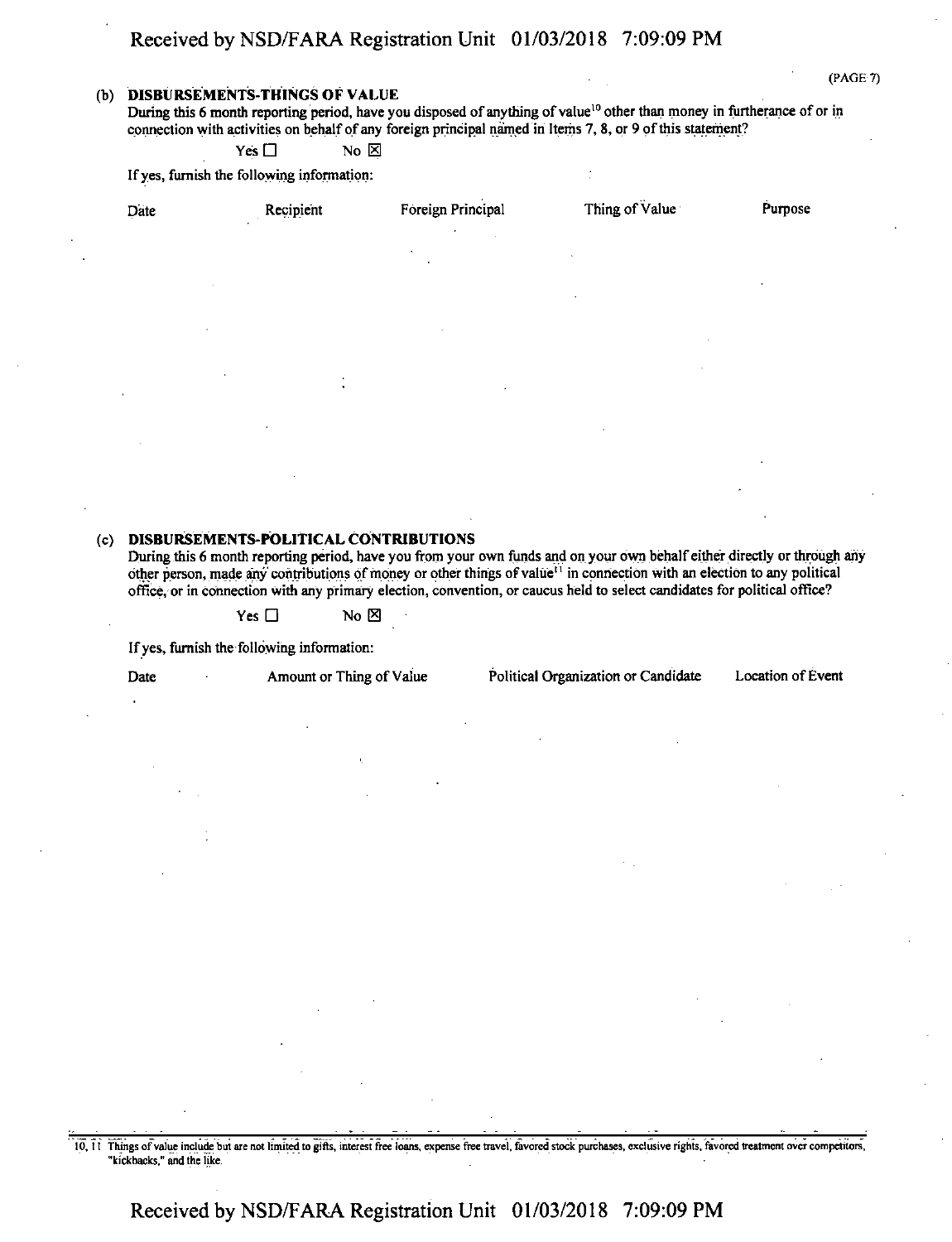**V- INFORMATIONAL MATERIALS**

16. (a) During this 6 month reporting period, did you prepare, disseminate or cause to be disseminated any informational materials?<sup>12</sup>

| Yes $\Box$                                                                                                                                                                                                     | No $\boxtimes$                                           |                              |                                                                                                                                                                                                                                                                                                                                                                                                                                                                                                                                                               |  |
|----------------------------------------------------------------------------------------------------------------------------------------------------------------------------------------------------------------|----------------------------------------------------------|------------------------------|---------------------------------------------------------------------------------------------------------------------------------------------------------------------------------------------------------------------------------------------------------------------------------------------------------------------------------------------------------------------------------------------------------------------------------------------------------------------------------------------------------------------------------------------------------------|--|
| If Yes, go to Item 17.                                                                                                                                                                                         |                                                          |                              |                                                                                                                                                                                                                                                                                                                                                                                                                                                                                                                                                               |  |
| (b) If you answered No to Item 16(a), do you disseminate any material in connection with your registration?                                                                                                    |                                                          |                              |                                                                                                                                                                                                                                                                                                                                                                                                                                                                                                                                                               |  |
| Yes $\Box$<br>If Yes, please forward the materials disseminated during the six month period to the Registration Unit for review.                                                                               | $\overline{N}$ $\overline{N}$                            |                              |                                                                                                                                                                                                                                                                                                                                                                                                                                                                                                                                                               |  |
|                                                                                                                                                                                                                |                                                          |                              |                                                                                                                                                                                                                                                                                                                                                                                                                                                                                                                                                               |  |
| 17. Identify each such foreign principal.                                                                                                                                                                      |                                                          |                              |                                                                                                                                                                                                                                                                                                                                                                                                                                                                                                                                                               |  |
|                                                                                                                                                                                                                |                                                          |                              |                                                                                                                                                                                                                                                                                                                                                                                                                                                                                                                                                               |  |
|                                                                                                                                                                                                                |                                                          |                              |                                                                                                                                                                                                                                                                                                                                                                                                                                                                                                                                                               |  |
|                                                                                                                                                                                                                |                                                          |                              |                                                                                                                                                                                                                                                                                                                                                                                                                                                                                                                                                               |  |
|                                                                                                                                                                                                                |                                                          |                              |                                                                                                                                                                                                                                                                                                                                                                                                                                                                                                                                                               |  |
| finance your activities in preparing or disseminating informational materials?                                                                                                                                 |                                                          |                              | 18. During this 6 month reporting period, has any foreign principal established a budget or allocated a specified sum of money to<br>No $\boxtimes$<br>Yes $\square$                                                                                                                                                                                                                                                                                                                                                                                          |  |
| If yes, identify each such foreign principal, specify amount, and indicate for what period of time.                                                                                                            |                                                          |                              |                                                                                                                                                                                                                                                                                                                                                                                                                                                                                                                                                               |  |
|                                                                                                                                                                                                                |                                                          |                              |                                                                                                                                                                                                                                                                                                                                                                                                                                                                                                                                                               |  |
|                                                                                                                                                                                                                |                                                          |                              |                                                                                                                                                                                                                                                                                                                                                                                                                                                                                                                                                               |  |
|                                                                                                                                                                                                                |                                                          |                              |                                                                                                                                                                                                                                                                                                                                                                                                                                                                                                                                                               |  |
|                                                                                                                                                                                                                |                                                          |                              |                                                                                                                                                                                                                                                                                                                                                                                                                                                                                                                                                               |  |
|                                                                                                                                                                                                                |                                                          |                              | 19. During this 6 month reporting period, did your activities in preparing, disseminating or causing the dissemination of informational                                                                                                                                                                                                                                                                                                                                                                                                                       |  |
| materials include the use of any of the following:                                                                                                                                                             |                                                          |                              |                                                                                                                                                                                                                                                                                                                                                                                                                                                                                                                                                               |  |
| $\Box$ Radio or TV broadcasts                                                                                                                                                                                  | $\Box$ Magazine or newspaper $\Box$ Motion picture films |                              | $\Box$ Letters or telegrams                                                                                                                                                                                                                                                                                                                                                                                                                                                                                                                                   |  |
| $\Box$ Advertising campaigns                                                                                                                                                                                   | $\Box$ Press releases                                    |                              | $\Box$ Pamphlets or other publications $\Box$ Lectures or speeches                                                                                                                                                                                                                                                                                                                                                                                                                                                                                            |  |
| $\Box$ Other (specify)                                                                                                                                                                                         |                                                          |                              |                                                                                                                                                                                                                                                                                                                                                                                                                                                                                                                                                               |  |
| <b>Electronic Communications</b>                                                                                                                                                                               |                                                          |                              |                                                                                                                                                                                                                                                                                                                                                                                                                                                                                                                                                               |  |
| $\Box$ Email                                                                                                                                                                                                   |                                                          |                              |                                                                                                                                                                                                                                                                                                                                                                                                                                                                                                                                                               |  |
|                                                                                                                                                                                                                |                                                          |                              |                                                                                                                                                                                                                                                                                                                                                                                                                                                                                                                                                               |  |
|                                                                                                                                                                                                                |                                                          |                              | $\ddot{\phantom{a}}$                                                                                                                                                                                                                                                                                                                                                                                                                                                                                                                                          |  |
|                                                                                                                                                                                                                |                                                          |                              |                                                                                                                                                                                                                                                                                                                                                                                                                                                                                                                                                               |  |
| the following groups:                                                                                                                                                                                          |                                                          |                              | 20. During this 6 month reporting period, did you disseminate or cause to be disseminated informational materials among any of                                                                                                                                                                                                                                                                                                                                                                                                                                |  |
| $\Box$ Public officials                                                                                                                                                                                        | $\Box$ Newspapers                                        |                              | $\Box$ Libraries<br>$\Box$ Educational institutions                                                                                                                                                                                                                                                                                                                                                                                                                                                                                                           |  |
| Legislators                                                                                                                                                                                                    | Editors                                                  |                              |                                                                                                                                                                                                                                                                                                                                                                                                                                                                                                                                                               |  |
| Government agencies                                                                                                                                                                                            |                                                          | Civic groups or associations | $\Box$ Nationality groups                                                                                                                                                                                                                                                                                                                                                                                                                                                                                                                                     |  |
| □<br>Other (specify)                                                                                                                                                                                           |                                                          |                              |                                                                                                                                                                                                                                                                                                                                                                                                                                                                                                                                                               |  |
| 21. What language was used in the informational materials:                                                                                                                                                     |                                                          |                              |                                                                                                                                                                                                                                                                                                                                                                                                                                                                                                                                                               |  |
| $\square$ English                                                                                                                                                                                              |                                                          | $\Box$ Other (specify)       |                                                                                                                                                                                                                                                                                                                                                                                                                                                                                                                                                               |  |
| 22. Did you file with the Registration Unit, U.S. Department of Justice a copy of each item of such informational materials<br>disseminated or caused to be disseminated during this 6 month reporting period? |                                                          |                              | $Y$ es $\Box$<br>$\overline{N_0}$ $\Box$                                                                                                                                                                                                                                                                                                                                                                                                                                                                                                                      |  |
| 23. Did you label each item of such informational materials with the statement required by Section 4(b) of the Act?<br>No $\square$<br>Yes $\Box$                                                              |                                                          |                              |                                                                                                                                                                                                                                                                                                                                                                                                                                                                                                                                                               |  |
| filed pursuant to Section 4(b) of the Act.                                                                                                                                                                     |                                                          |                              | 12 The term informational materials includes any oral, visual, graphic, written, or pictorial information or matter of any kind, including that published by means of advertising,<br>books, periodicals, newspapers, lectures, broadcasts, motion pictures, or any means or instrumentality of interstate or foreign commerce or otherwise. Informational materials<br>disseminated by an agent of a foreign principal as part of an activity in itself exempt from registration, or an activity which by itself would not require registration, need not be |  |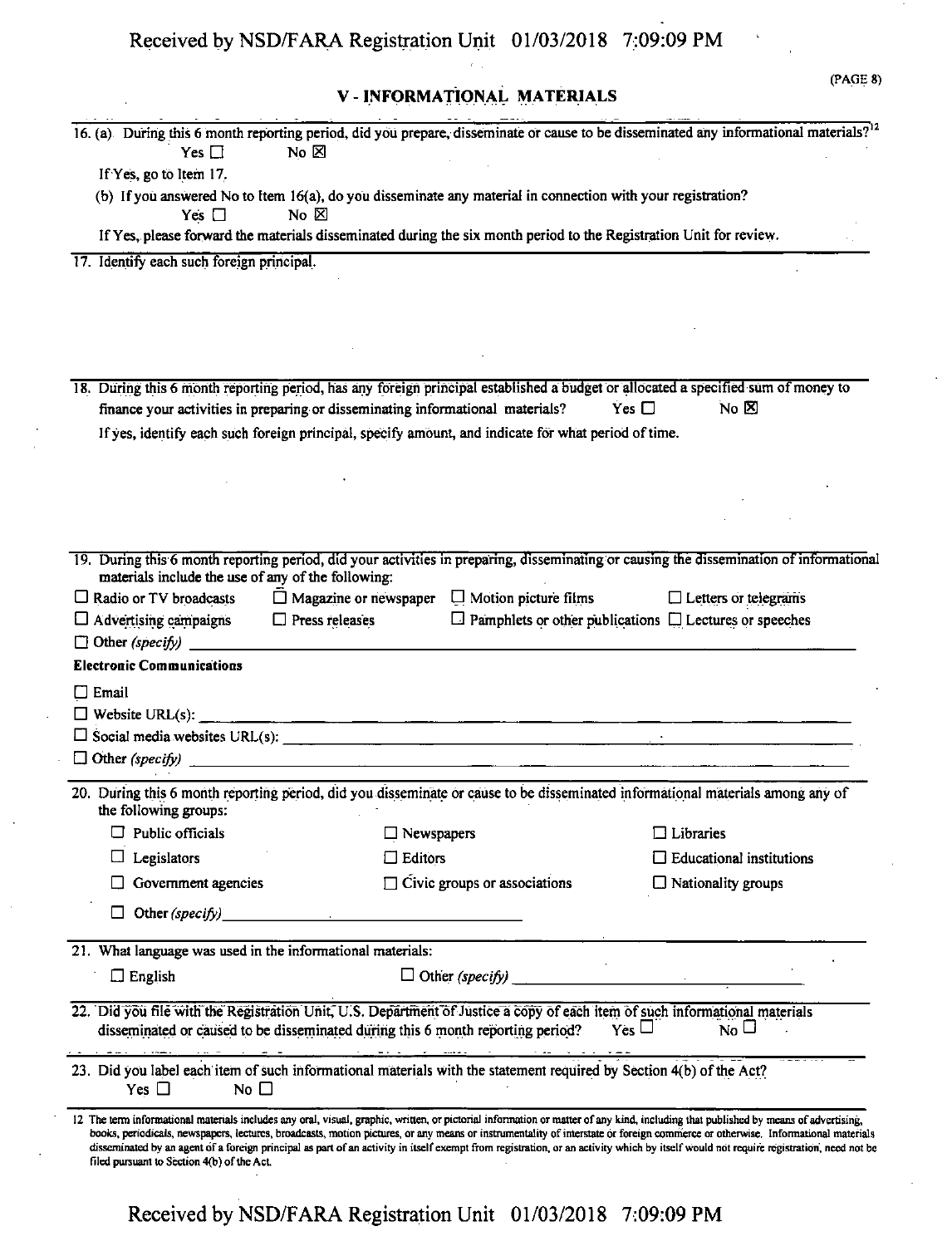(PAGE 9)

#### VI - EXECUTION

In accordance with 28 U.S.C. § 1746, the undersigned swear(s) or affirm(s) under penalty of perjury that he/she has (they have) read the information set forth in this registration statement and the attached exhibits and that he/she is (they are) familiar with' the contents thereofand that such contents are in their entirety true and accurate to the best ofhis/her (their) knowledge and belief, except that the undersigned make(s) no representation as to truth or accuracy of the information contained in the attached Short Form Registration Statement(s), if any, insofar as such information is not within his/her (their) personal knowledge.

(Date of signature) (Print or type name under each signature or provide electronic signature<sup>13</sup>)

January 03,2018 *HI* Craig Mersky eSigned

13 This statement shall be signed by the individual agent, if the registrant is an individual, or by a majority of those partners, officers, directors or persons performing similar functions, if the registrant is an organization, except that the organization can, by power of attorney, authorize one or more individuals to execute this statement on its behalf.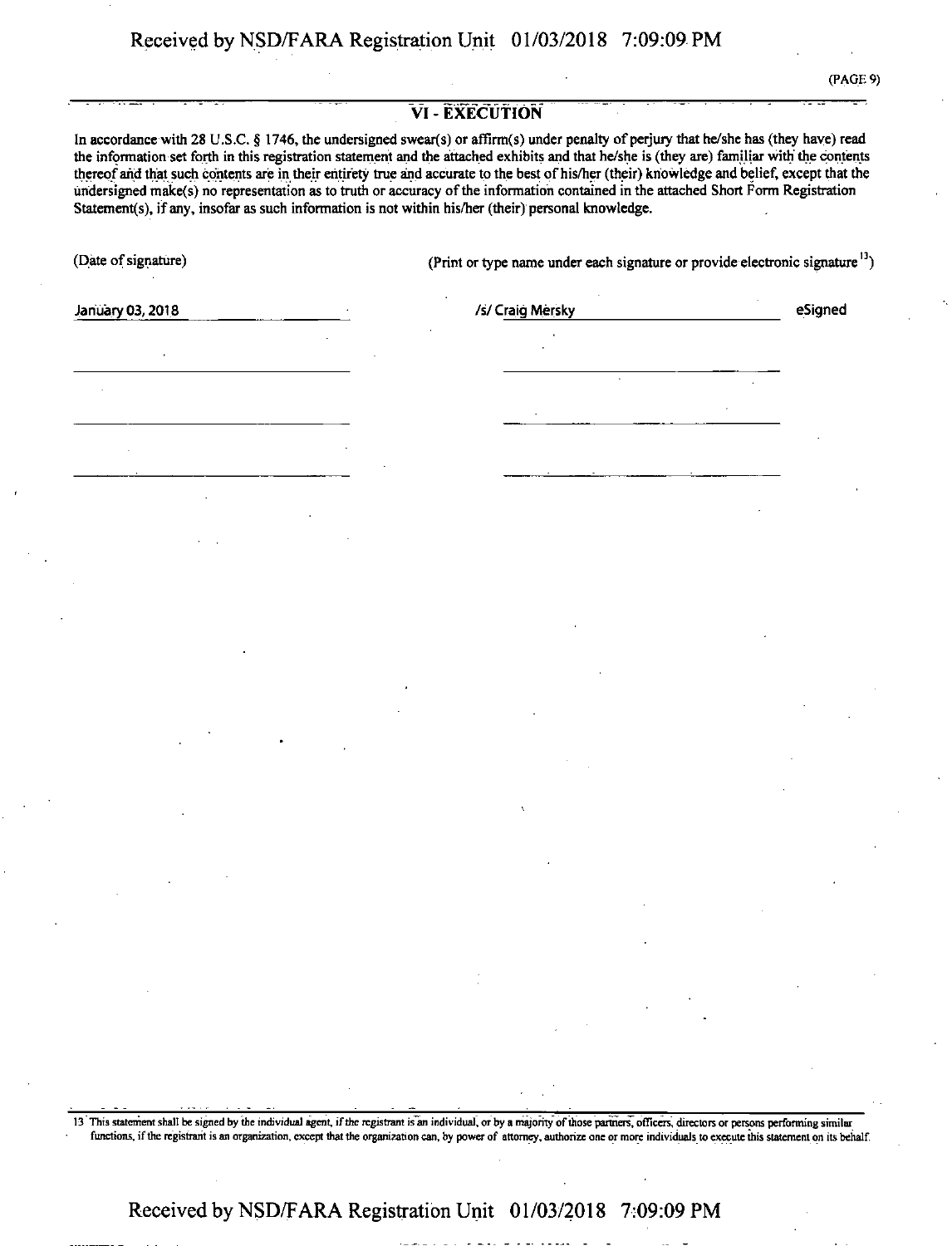#### **ATTACHMENT A to Ketchum Inc. Supplemental Statement**

#### **Section 11: During the 6-month reporting period, have you engaged in any activities for or rendered any services to any foreign principal named in items 7,8 and 9 ofthis statement?**

Ketchum provided communications consulting services and media relations support services on behalf of Singapore Economic Development Board.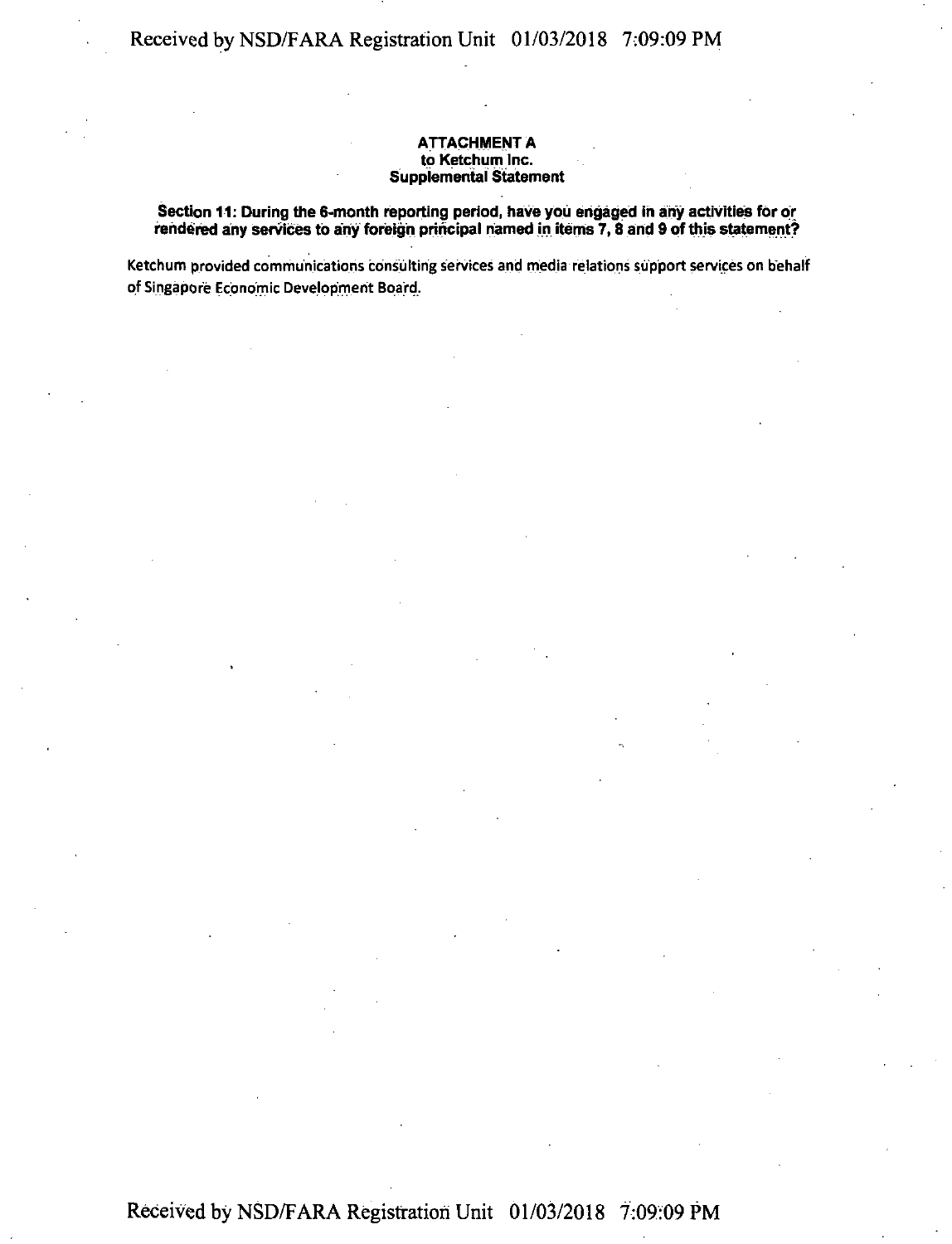#### **ATTACHMENT B to Ketchum Inc. Supplemental Statement**

#### **Section 11: During the 6 month reporting period, have you engaged in any political activity as defined by Section 1(6) ofthe Act?**

The activity of Ketchum representatives on behalf of Singapore ("Client") was as follows:

- Pitched media interviews on behalf of Singapore's government officials (Chairman, Assistant Managing Director, Director of Professional Services, etc.) to various <sup>U</sup> S. outlets, including (but not limited to):
	- o AdAge
	- o AdExchanger
	- o Advanced Manufacturing
	- . o Advantage Media
	- o AdWeek
	- o ArsTechnica
	- o ASM International
	- o Axios
	- o Associated Press
	- o Baseline
	- o Bloomberg
	- o Bloomberg Gadfly
	- o Bloomberg West
	- o Business Insider
	- o Campaign US
	- o CBR
	- o CIO
	- o CNBC
	- o CNN
	- o CNN Money
	- o ComputerWeekly
	- o Computerworld
	- o Control Engineering (CFE Media)
	- o. Digital Trends
	- o Enterprise Tech
	- o Enterprise Times
	- o eWEEK
	- o Forbes
	- o Fortune
	- 6 Geekwire
	- o Gizmodo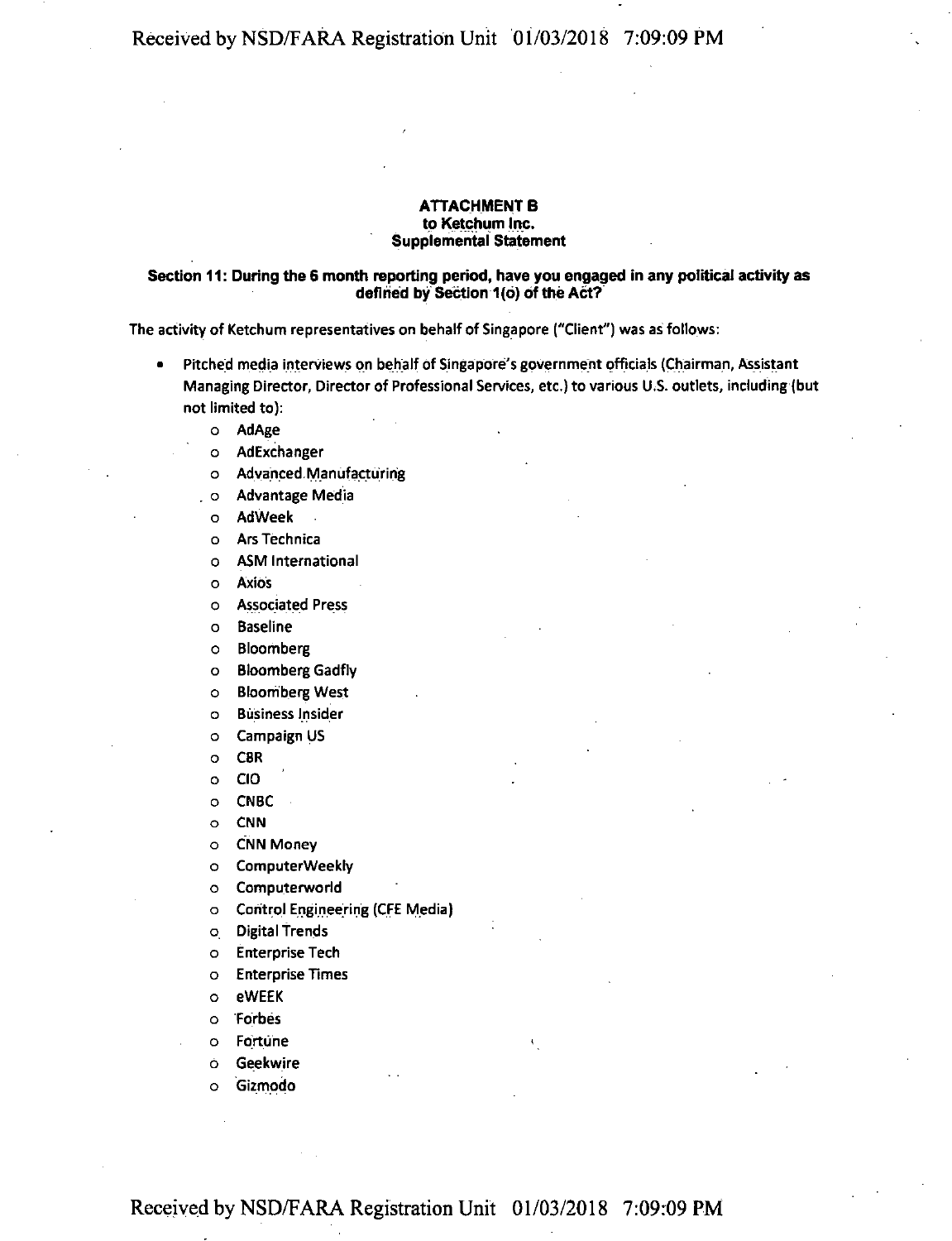o IEEE loT

o Industrial Technology

o Industry Today

o Industry Week

o Information Management

o Information Week

o INSIDER

o Internet of Business

o Investor's Business Daily

o loT Evolution

o loT Magazine UK

o loT News

6 IT Briefcase

o IT Business Edge

o. IT Pro Portal

o IT Pro, Cloud Pro, Channel Pro

o Khmginc

o Machine Design

o Manufacturing & Distribution Executive

o Manufacturing & Logistics IT Magazine

o Manufacturing Engineering

o MarketWatch

o NBC

6 New Civil Engineer

o . PC Magazine

o Plant Engineering

o Quality Magazine

o Quartz

o Recode

o Reuters

o San Francisco Chronicle

o Tech Republic

o Tech Times

o TechCrunch

o Techonomy

o TechRadar

o TechSpot

o TechTarget: loT Agenda

o The Economist

o The Information

o The Manufacturer

o The Mercury News

o The Next Web

o The New York Times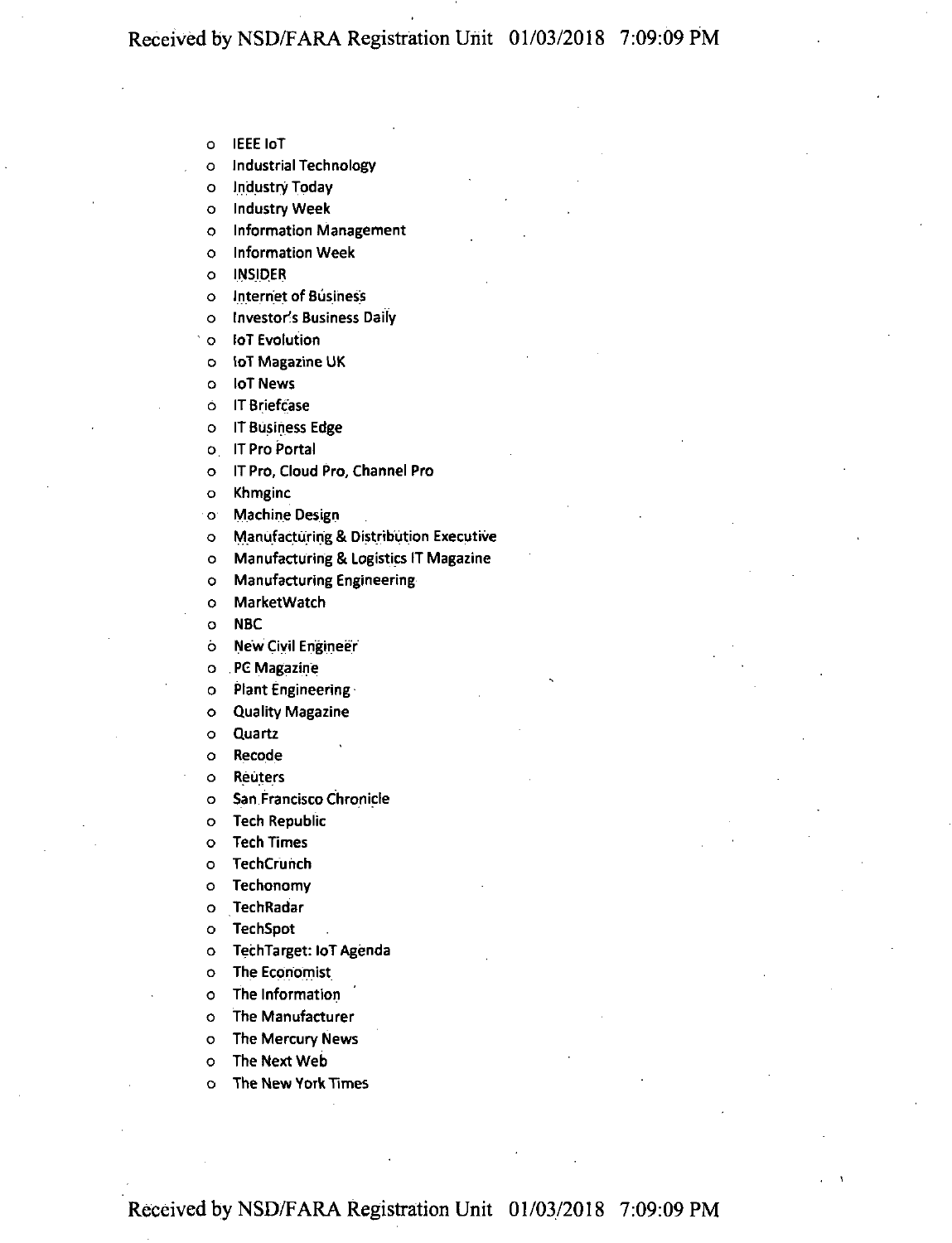- o The Verge
- o The Wall Street Journal
- o The Washington Post
- o TIME
- o Twice
- o Venture Beat
- o Wired

Proactively and reactively engaged with U.S. media (including the above) regarding coverage of Singapore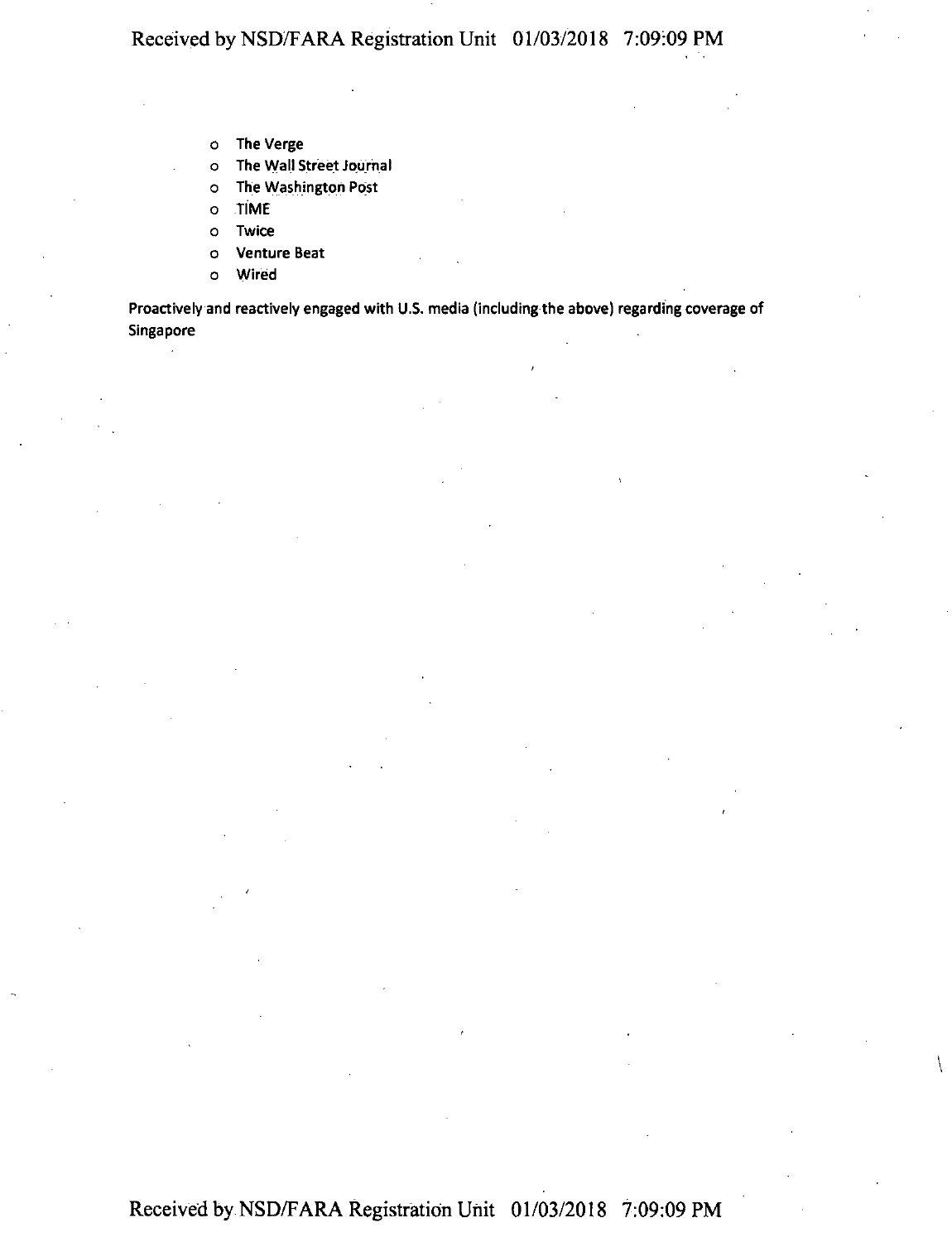#### **ATTACHMENT C to Ketchum Inc. Supplemental Statement**

*Section 14: During this 6 month reporting period, have you received from any foreign principal named in Items 7, 8, and 9 ofthisstatement, orfrom any othersource, for orin the interests of any such foreign principal, any contributions, income ormoney eitheras compensation or otherwise?*

• Ketchum received \$187/770.00 to cover fees for providing services for the benefit of Singapore during the reporting period.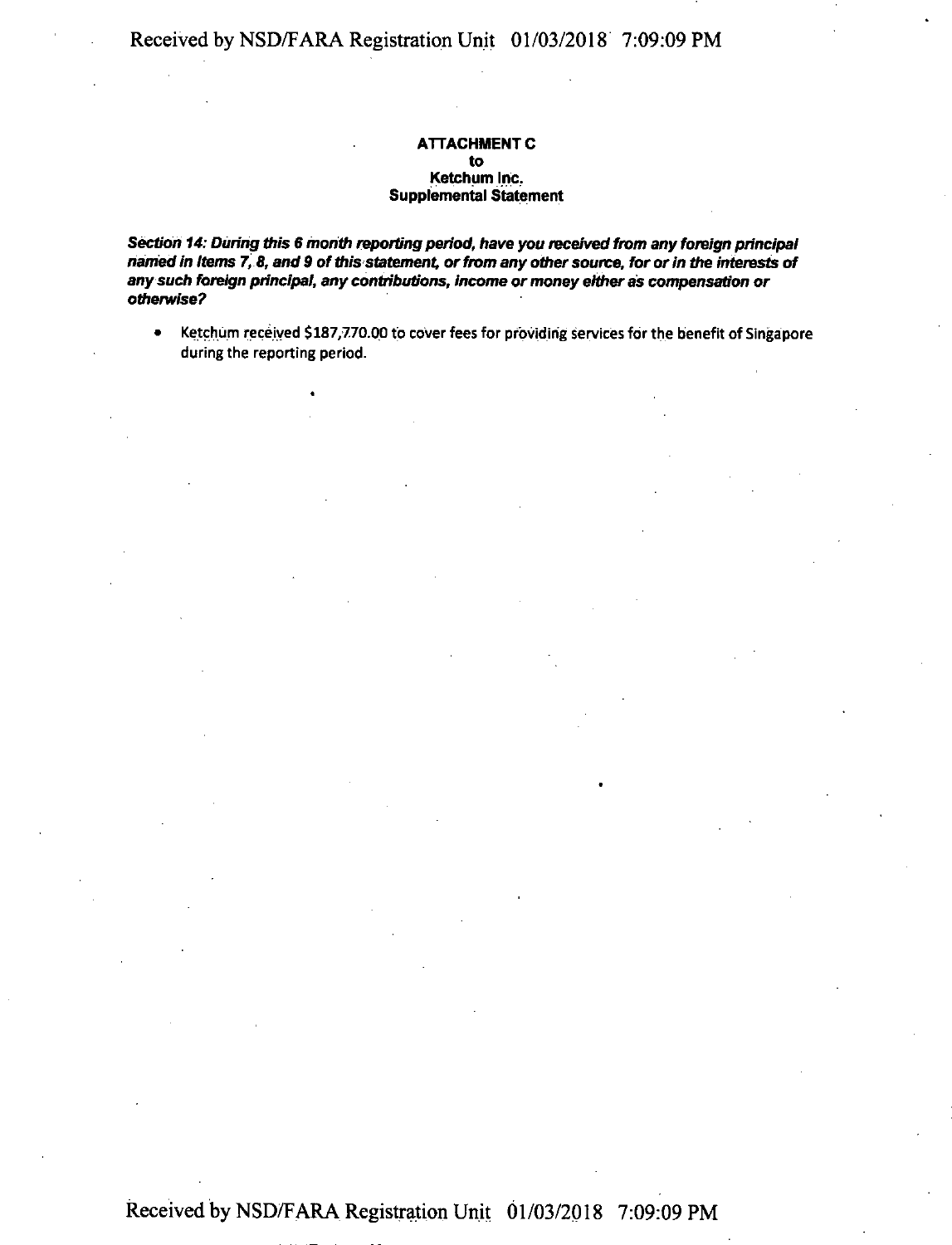#### **ATTACHMENT a to ketchum Inc. Supplemental Statement**

**Section 11: During the 6-month reporting period, have you engaged in any activities for or rendered any services to any foreign principal named in Items 7, 8 and 9 ofthis statement?**

Ketchum provided research services, communications consulting services, media monitoring arid media landscape analysis and other consulting services on behalf of TiM.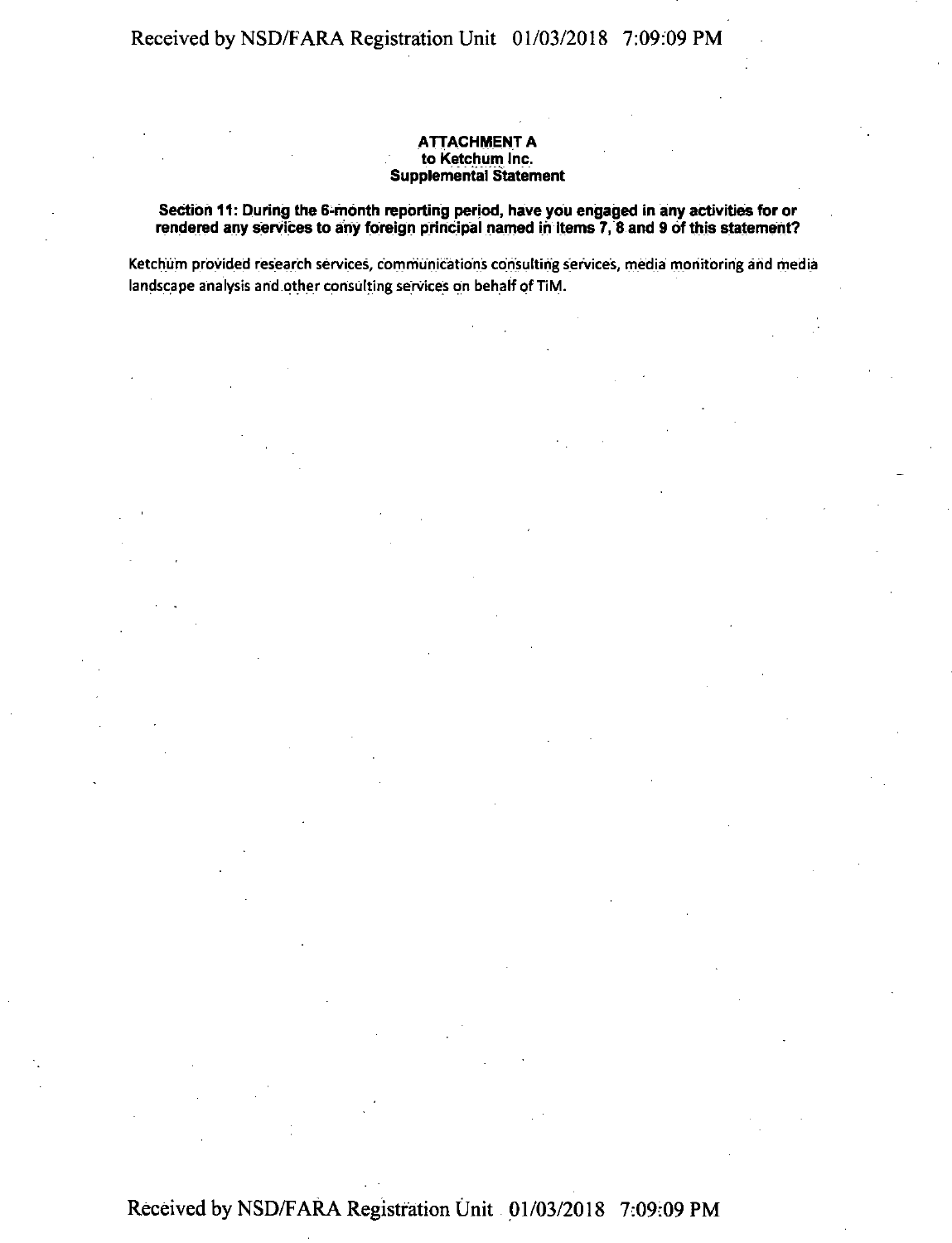#### **ATTACHMENT B to Ketchum Inc. Supplemental Statement**

#### **Section 11: During the 6 month reporting period, have you engaged in any political activity as defined by Section <sup>1</sup> (o) ofthe Act?**

The activity of Ketchum representatives on behalf of TiM ("Client") was as follows:

• Pitched Turkey Trade Center Opening to various media outlets, including Barrons, Bloomberg, Wall Street Journal, and New York Times.